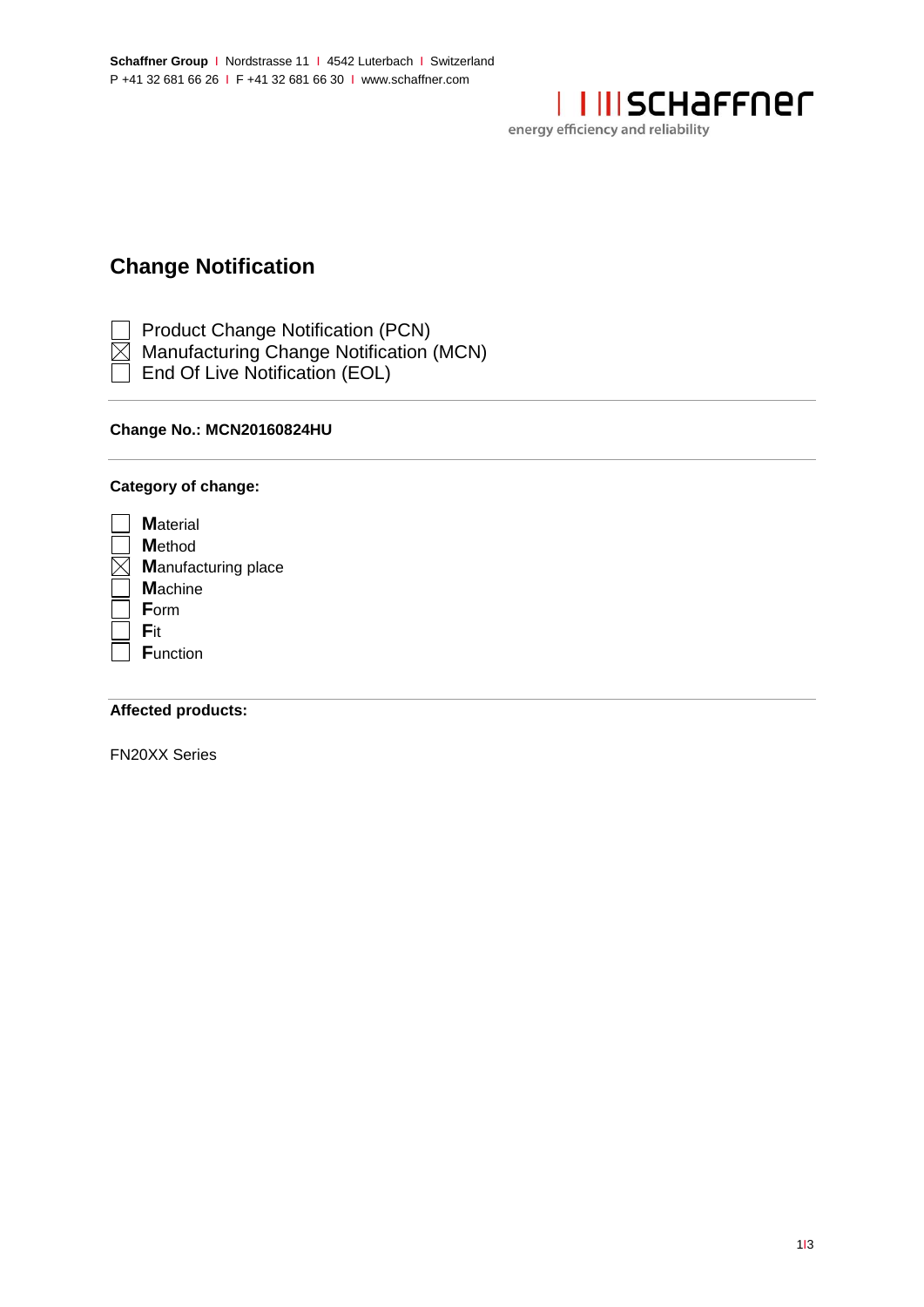<u>I III SCHAFFNEF</u>

energy efficiency and reliability

#### **Description of change:**

The whole family of FN20XX products is going to be transferred from China to Thailand PRU. The manufacturing place is present on the label. Therefore the coding on the label will change.



### **Introduction date:**

- FN2060 SOP in Thailand and MRP code change: mid Oct.
- FN2010 SOP in Thailand and MRP code change: Beginning of Nov
- FN2030 SOP in Thailand and MRP code change: Beginning of Dec
- FN2020 SOP in Thailand and MRP code change: Beginning of Jan
- FN2070 SOP in Thailand and MRP code change: Beginning of Jan
- FN2080 SOP in Thailand and MRP code change: Beginning of Feb
- FN2090 SOP in Thailand and MRP code change: Beginning of Feb